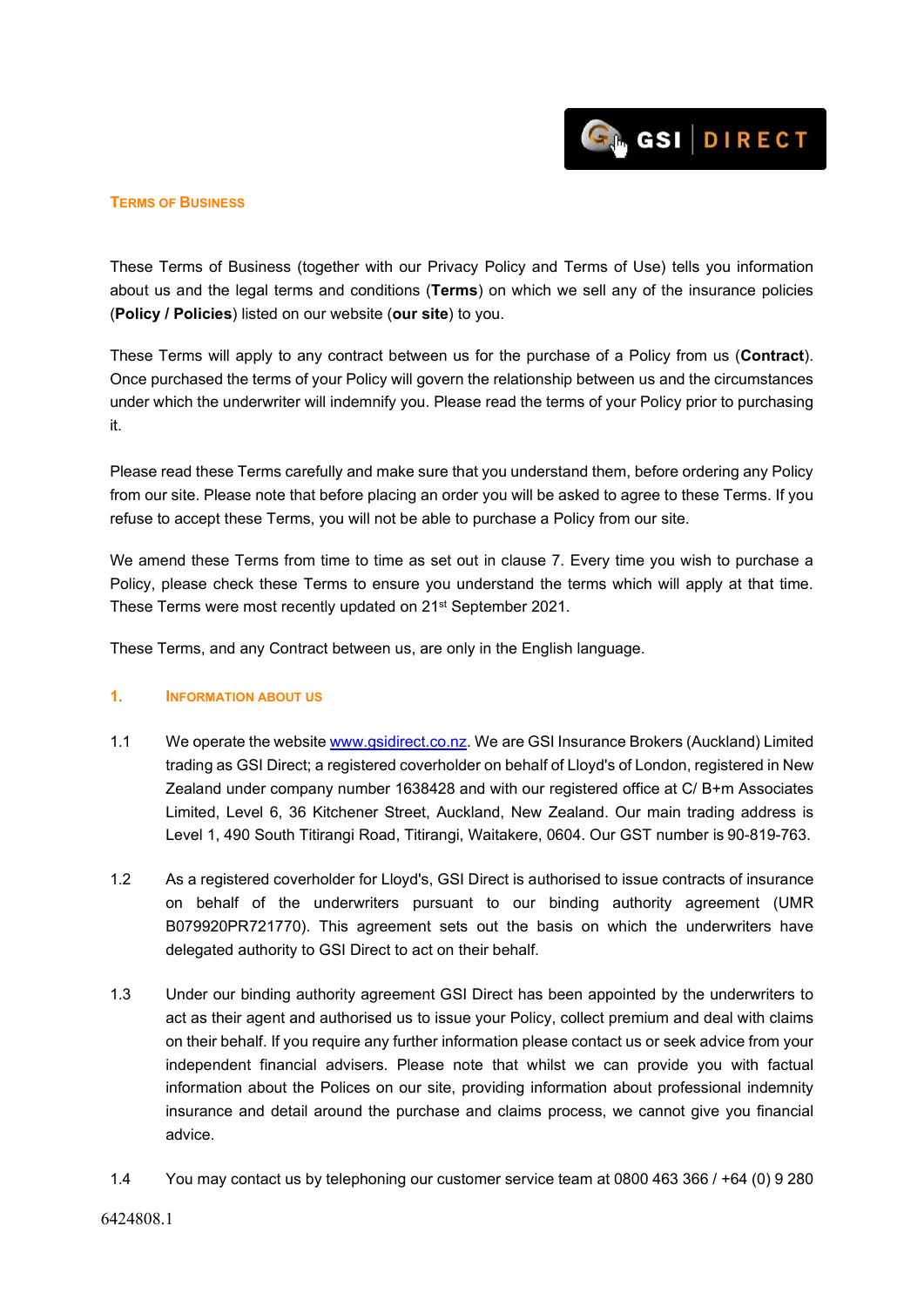4844 or by e-mailing us at [help@gsidirect.co.nz. I](mailto:info@glennstone.co.nz)f you wish to give us formal notice of any matter in accordance with these Terms, please see clause 15.2.

# **2. OUR POLICIES**

2.1 The description of the Policies on our site is for illustrative purposes only. Although we have made every effort to describe them accurately, we make no representations and give no warranties as to the accuracy of the descriptions and the suitability of a Policy for your business.

# **3. USE OF OUR SITE**

Your use of our site is governed by our Terms of use. Please take the time to read these, as they include important terms which apply to you.

# **4. HOW WE USE YOUR PERSONAL INFORMATION**

- 4.1 We only use your personal information in accordance with our Privacy Policy and in accordance with the principles contained within the Privacy Act 2020. Please take the time to read our Privacy Policy, as it includes important terms which apply to you.
- 4.2 Some of the ways we may use your personal information include:
	- (a) Providing you with offers;
	- (b) Providing Renewal terms (to which please see clause 13); or
	- (c) Calling to assist you with completion of your submission if you leave the site prior to its completion.
- 4.3 If you have any questions in relation to how we use your information you should contact us on the information set out in clause 1.

# **5. CUSTOMERS**

- 5.1 By purchasing a Policy you confirm that you have authority to bind any business on whose behalf you use our site to purchase the Policy.
- 5.2 These Terms our Privacy Policy, Terms of Use and the Policy schedule and wording constitutes the entire agreement between you and us and supersedes and extinguishes all previous agreements, promises, assurances, warranties, representations and understandings between us, whether written or oral, relating to its subject matter.
- 5.3 You acknowledge that in purchasing a Policy you do not rely on any statement, representation, assurance or warranty (whether made innocently or negligently) that is not set out in these Terms or our Privacy Policy or Terms of Use. You acknowledge that we have recommended you obtain independent financial advice prior to purchasing a Policy.
- 5.4 You agree that you shall not bring any claim for innocent or negligent misrepresentation or negligent misstatement based on any statement in this Contract, these Terms or our site.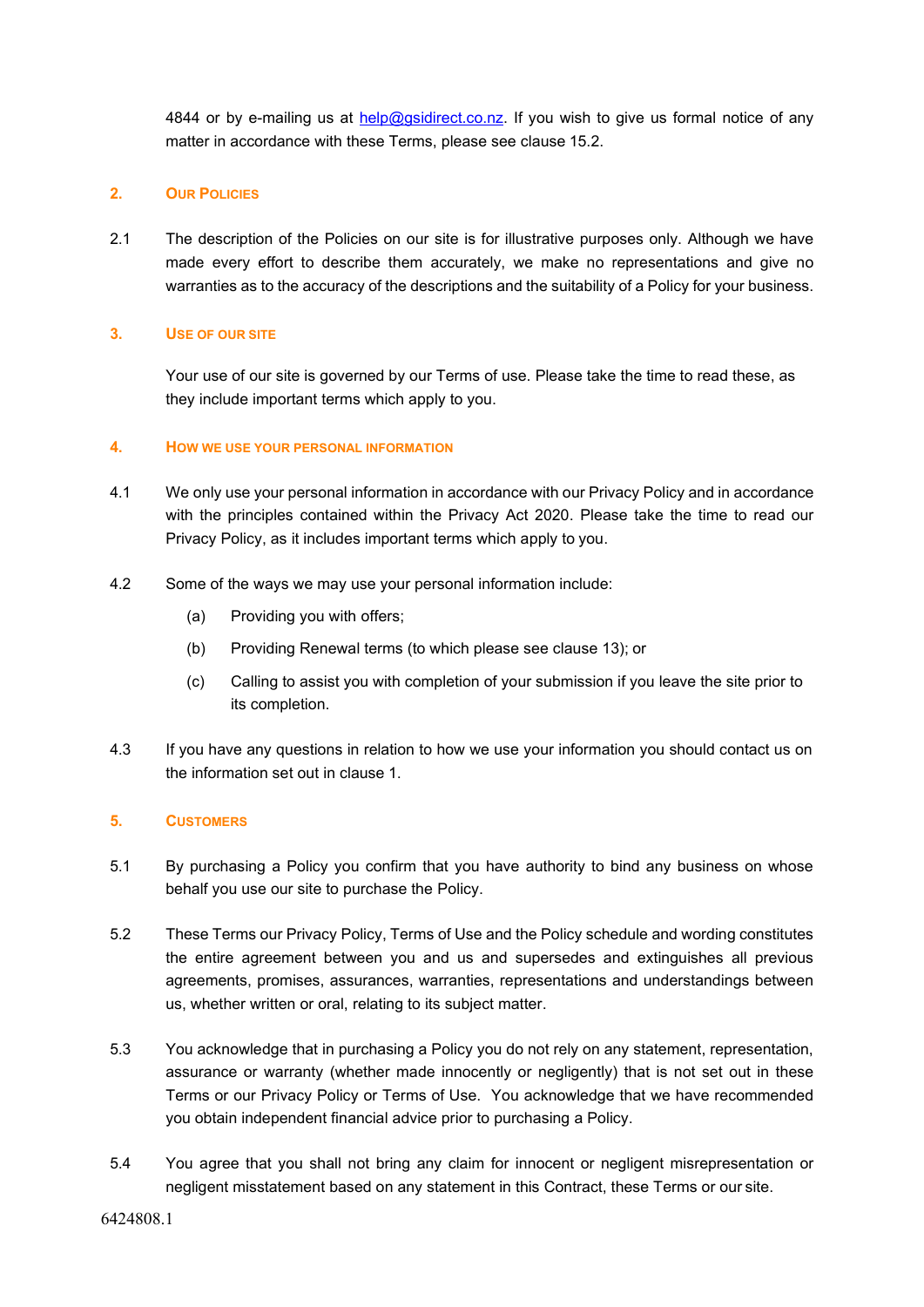#### **6. HOW THE CONTRACT IS FORMED BETWEEN YOU AND US**

- 6.1 Our online platform will guide you through the steps you need to take to purchase a Policy. Our order process allows you to check and amend any errors before submitting your purchase. Please take the time to read and check your information at each stage of the order process.
- 6.2 The information you provide when purchasing a Policy forms the basis of the contract. In providing this information you warrant that it is complete, accurate and not-misleading. If the information submitted to purchase your Policy changes you must notify us. If you provide information which is incorrect or misleading then your Policy may be void.
- 6.3 You also have an ongoing duty to disclose all material facts. Failure to do so may prejudice any future claim. Material facts are those that may influence a prudent insurer in their decision to insure you and on what terms.
- 6.4 Once you have provided your online application our systems will review your submission and confirm whether or not the underwriters will agree to cover you.
- 6.5 If the underwriters agree to cover you, you will be diverted to the payment page.
- 6.6 If the underwriters are unable to confirm cover and provide you with a Policy, for example because you have not met our specific criteria or because you have been unable to provide us with all the requested information then you will be unable to progress past that specific page or to the payment page.
- 6.7 Formal acceptance of your submission will be provided once payment has been received. Your Policy will be provided in accordance with section 9.

# **7. OUR RIGHT TO VARY THESE TERMS**

- 7.1 We amend these Terms from time to time. Please look at the top of this page to see when these Terms were last updated and which Terms were changed.
- 7.2 Every time you order a Policy from us, the Terms in force at the time of your order will apply.

# **8. CANCELLATION**

- 8.1 You may cancel your Policy at any time, and with immediate effect, by giving written notice to us as set out in clause 15 below.
- 8.2 We may cancel your Policy at any time by giving you notice. Notice by us may be delivered personally or posted by registered mail to your address. Cancellation by us will take place at 12:00am, 30 days after the notice has been delivered or posted.
- 8.3 If your Policy is cancelled we will:
	- (a) Refund to you a pro-rata proportion of the premium (subject to any adjustment required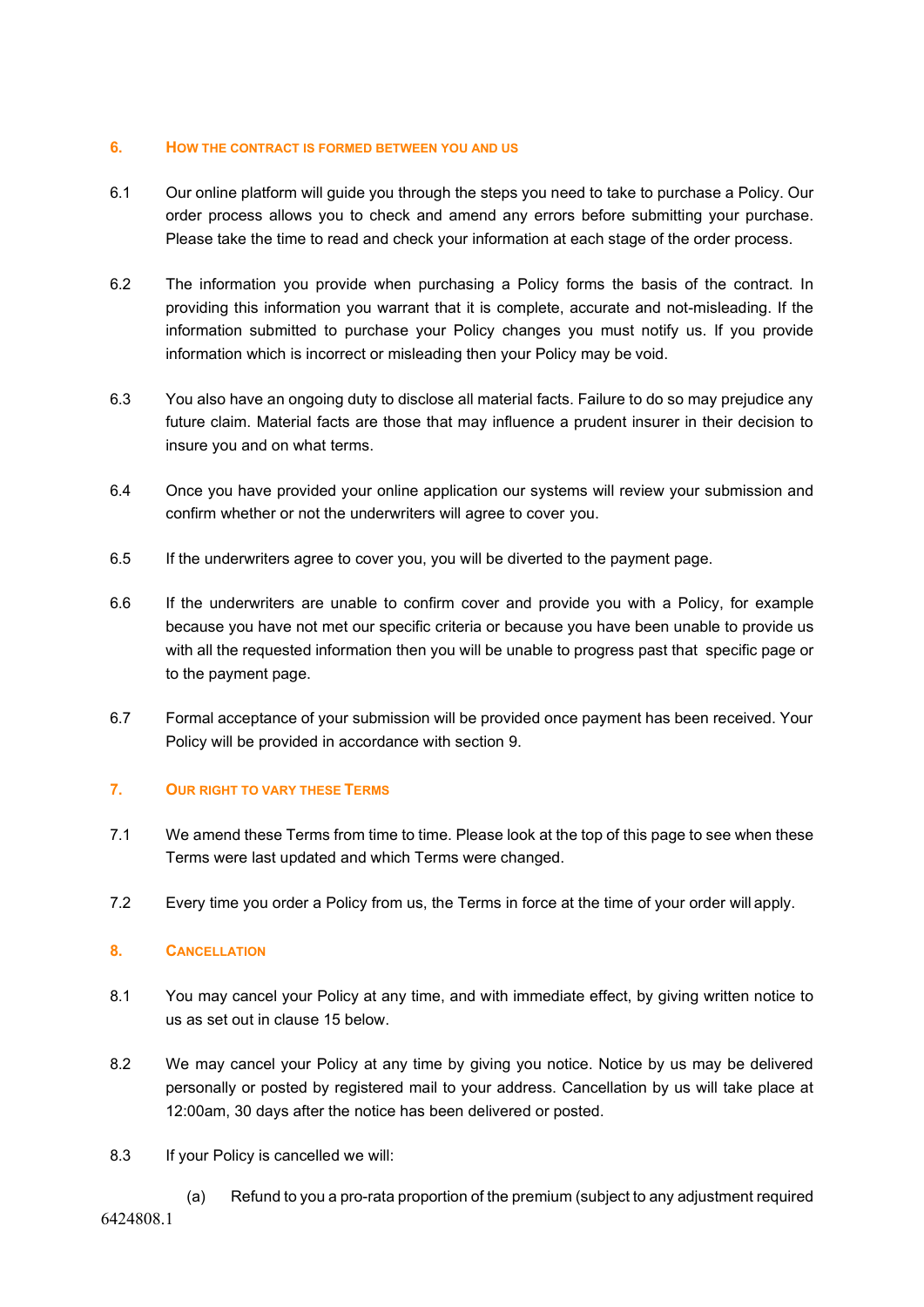by the terms of the Policy) for the time during which the Policy has been in force; and

- (b) be under no obligation to refund to you any income we received as a result of placing your Policy.
- 8.4 Any pro-rata refund of the premium will be on the credit card or debit card used by you to purchase the Policy.

# **9. DELIVERY**

- 9.1 On receipt of payment by you via our online portal, in accordance with clause 12 below, you will be provided with links to the following documents: these Terms, a copy of your Invoice/receipt, the Insurance Declaration, the Policy schedule and wording and full details of the application you have submitted.
- 9.2 These documents will be available to download from the site following payment, they will also be emailed to you at the address provided as part of your submission. We advise you to print and retain a copy of these documents for your records.

# **10. INTERNATIONAL PURCHASERS**

10.1 This website is intended for use by residents of New Zealand or those with insurable interests within New Zealand. We do not make any representations as to the appropriateness of this website for anyone seeking a Policy outside of New Zealand or that these Policies are available in any jurisdiction outside of New Zealand.

# **11. PRICE OF POLICIES**

- 11.1 The prices of a Policy will be as quoted on our site at the time you submit your order.
- 11.2 Prices for the Policies may change from time to time, but changes will not affect any order you have already placed. All prices are shown in New Zealand Dollars (\$NZ).
- 11.3 The price of a Policy includes GST (where applicable) at the applicable current rate chargeable in New Zealand for the time being.
- 11.4 In addition to paying the Policy premium you agree to pay our administration fee. Should the Policy be cancelled, in accordance with clause 8, this fee will not be refunded.
- 11.5 Should you purchase a Policy following a referral we may share some of our income with that person. This will not result in any additional charges to you.

# **12. HOW TO PAY**

12.1 On completion of your application, if the underwriters agree to cover you, you will be directed to our payment page. Payment can be made through our payment page or by direct payment to us. Our account information will be provided on this page.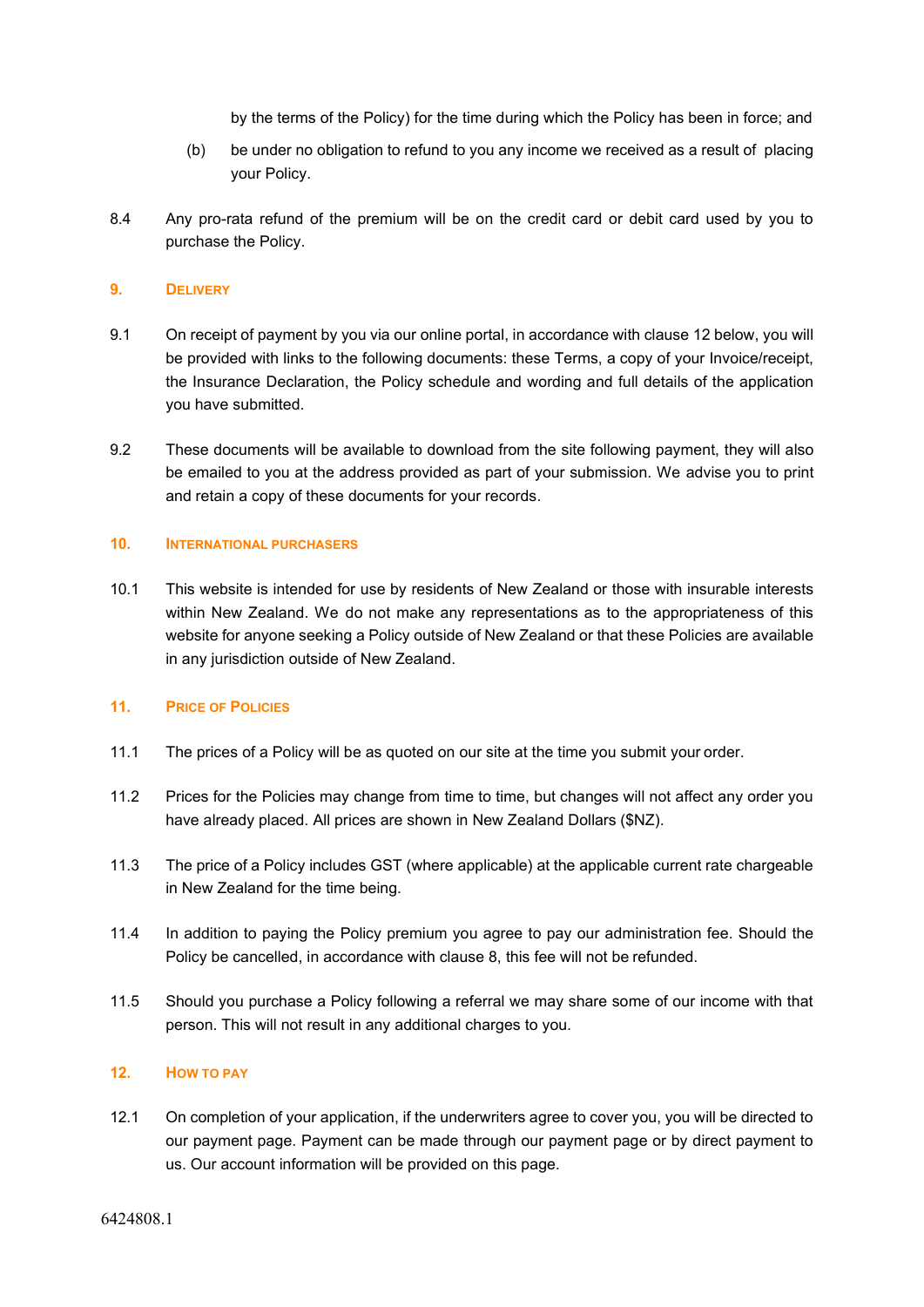- 12.2 Payment for all Policies must be in advance. The underwriters will not agree to insure you until payment is received. We only accept payment by Credit or Debit Card from Visa and Mastercard.
- 12.3 We do not store any credit card details on our website, all credit card information is taken care of by our payment gateway.
- 12.4 For further information in relation to Visa please visit: [www.visa.co.nz. F](http://www.visa.co.nz/)or further information in relation to Mastercard please visit: [www.mastercard.com.](http://www.mastercard.com/)

# **13. RENEWAL**

- 13.1 When you agree to purchase insurance from the underwriters you agree to our automatic renewal procedure. This means that GSI Direct, on behalf of the underwriters, will make contact in writing at least 1 month prior to the expiry of your Policy.
- 13.2 Following receipt of the renewal notice you may log into the Client Service Area of GSI Direct, review your details and complete payment.
- 13.3 If you have not renewed your Policy yourself 14 days prior to expiry of your Policy we will automatically renew it for you. This will be based on the details we currently hold on file including (but without limitation) your turnover, occupation, number of employees and the level of cover held for the previous year.
- 13.4 If any details have changed, or you require changes to the indemnity limits it is your responsibility to contact us and inform us of these details. We will use the credit card details previously provided for payment.
- 13.5 If you do not require us to renew your Policy please contact us in writing. Cancellation will be dealt within in accordance of clause 8 of these Terms.

# **14. LIABILITY**

- 14.1 We only supply the Policies for use by your business. You agree not to copy, use, distribute or otherwise incorporate the information contained within our Policies for any purpose.
- 14.2 We will under no circumstances whatever be liable to you, whether in contract, tort (including negligence), breach of statutory duty, or otherwise, arising under or in connection with the Policy for:
	- (a) any loss of profits, sales, business, or revenue;
	- (b) loss or corruption of data, information or software;
	- (c) loss of business opportunity;
	- (d) loss of anticipated savings;
	- (e) loss of goodwill; or
	- (f) any indirect or consequential loss.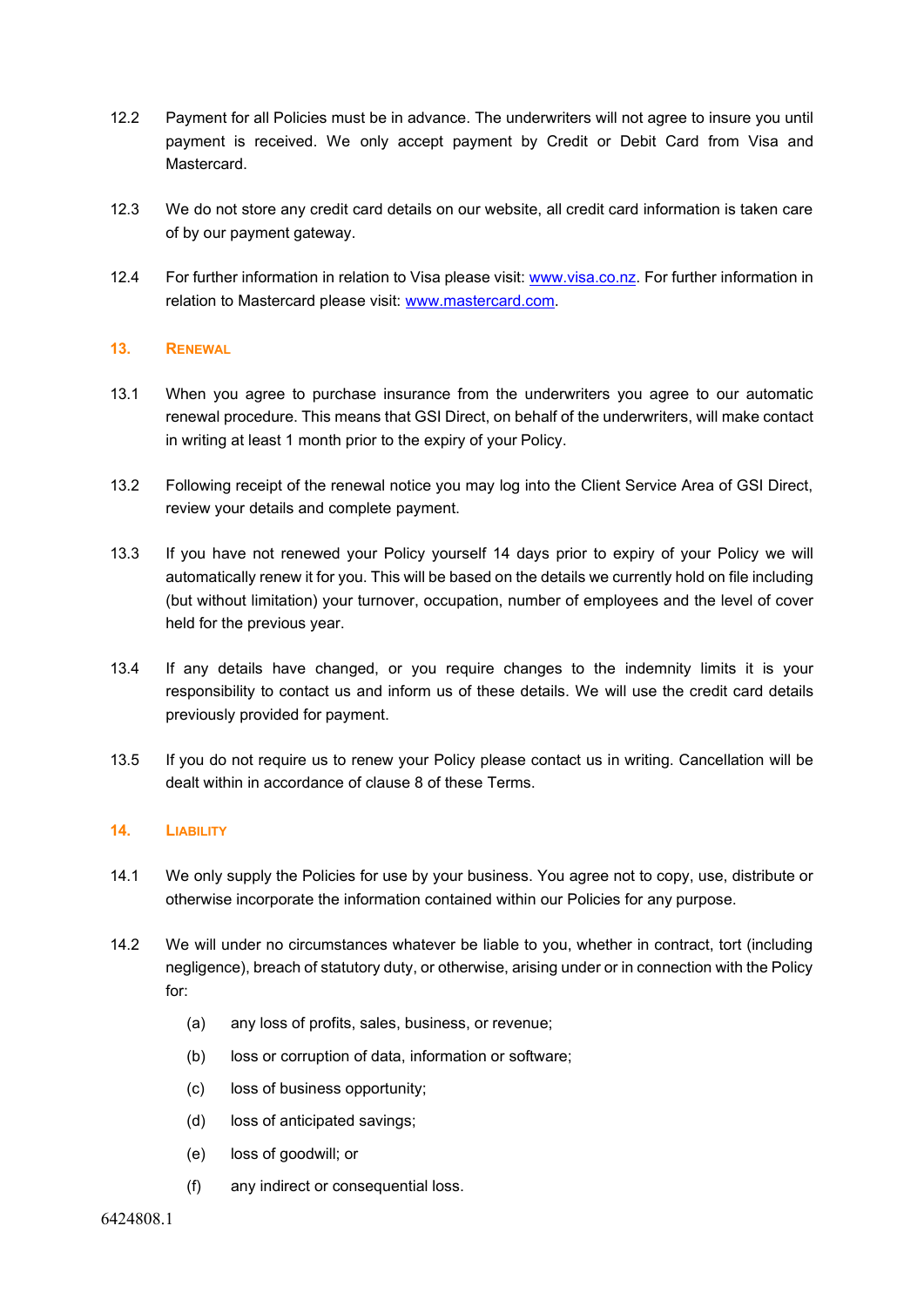- 14.3 Our total liability to you in respect of all losses arising under or in connection with the Contract, whether in contract, tort (including negligence), breach of statutory duty, or otherwise, shall in no circumstances exceed the price of the Policy.
- 14.4 Except as expressly stated in these Terms, we do not give any representation, warranties or undertakings in relation to the Policy. Any representation, condition or warranty which might be implied or incorporated into these Terms by statute, common law or otherwise is excluded to the fullest extent permitted by law. In particular, we will not be responsible for ensuring that the Policy is suitable for your purposes.

# **15. COMMUNICATIONS BETWEEN US**

- 15.1 When we refer, in these Terms, to "in writing", this will include e-mail.
- 15.2 You may contact us as described below:
	- (a) Any notice or other communication given by you to us, or by us to you, under or in connection with the Contract shall be in writing and shall be delivered personally, sent by pre-paid first class post or other next working day delivery service or e-mail.
	- (b) A notice or other communication shall be deemed to have been received: if delivered personally, when left at our registered office; if sent by pre-paid first class post or other next working day delivery service, at 9.00 am on the second Business Day after posting or if sent by e-mail, one Business Day after transmission.
	- (c) In proving the service of any notice, it will be sufficient to prove, in the case of a letter, that such letter was properly addressed, stamped and placed in the post and, in the case of an e-mail, that such e-mail was sent to the specified e-mail address of the addressee.
	- (d) The provisions of this clause shall not apply to the service of any proceedings or other documents in any legal action.

#### **16. FAIR INSURANCE CODE**

- 16.1 Lloyd's of London is a member of the Insurance Council of New Zealand. Lloyd's of London is committed to complying with the Fair Insurance Code.
- 16.2 A copy of the code is available at [www.icnz.org.nz.](http://www.icnz.org.nz/)

#### **17. OTHER IMPORTANT TERMS**

- 17.1 We may transfer our rights and obligations under a Policy to another organisation, but this will not affect your rights or our obligations under these Terms. We will always notify you in writing or by posting on this webpage if this happens.
- 17.2 You may only transfer your rights or your obligations under these Terms to another person in accordance with the terms of the Policy and if we agree in writing.